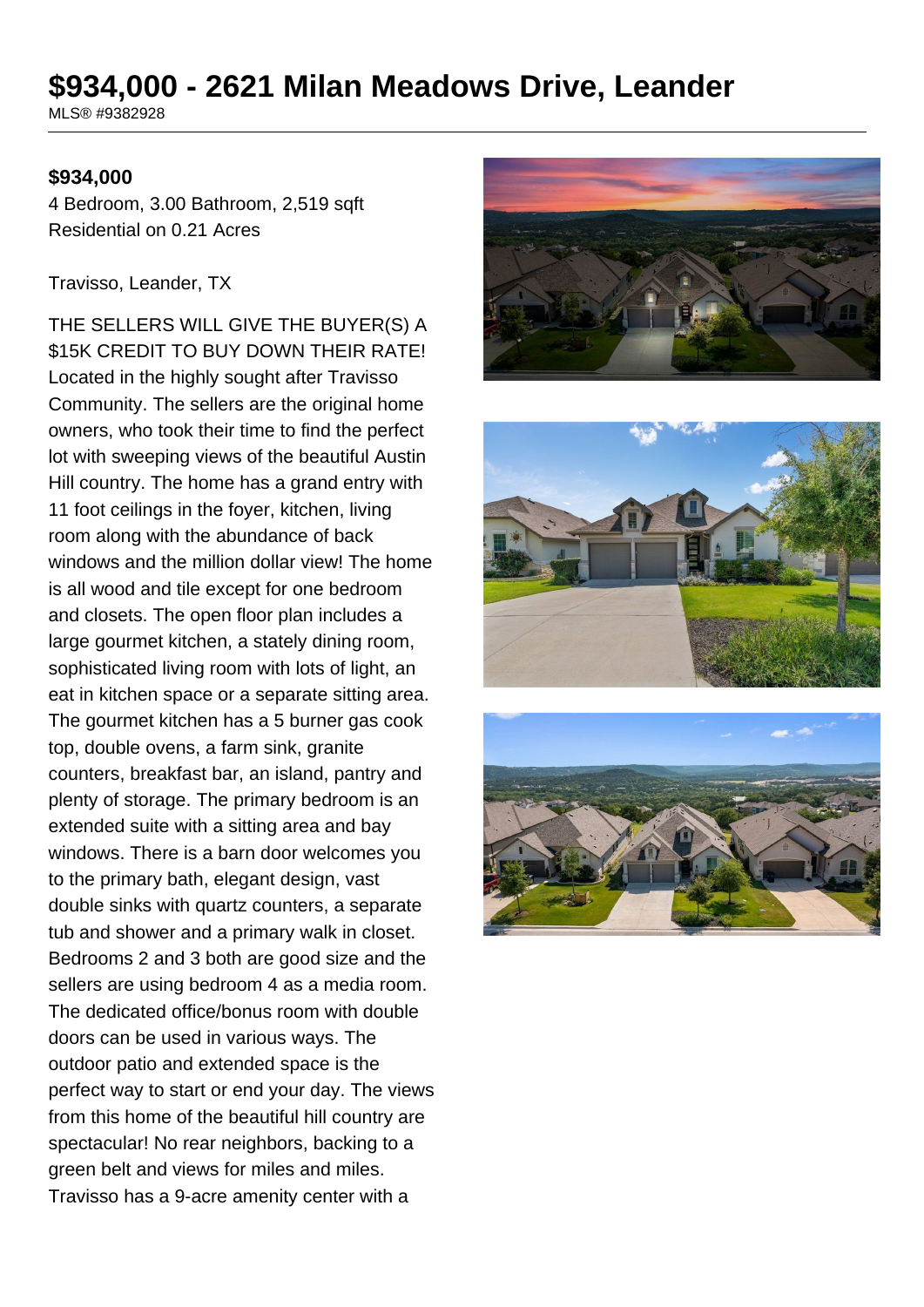resort-style pool, clubhouse, fitness center, playscape and tennis courts. There is a full time Lifestyle Director that plans events for the residents through out the year. The sellers can remove the foam in office/bonus room walls. If the buyer doesn't want the dog door, the sellers will replace it with the original full light door.

Built in 2017

## **Essential Information**

| MLS@#                 | 9382928                        |
|-----------------------|--------------------------------|
| Price                 | \$934,000                      |
| <b>Bedrooms</b>       | 4                              |
| <b>Bathrooms</b>      | 3.00                           |
| <b>Full Baths</b>     | 2                              |
| <b>Half Baths</b>     | 1                              |
| <b>Square Footage</b> | 2,519                          |
| Acres                 | 0.21                           |
| <b>Year Built</b>     | 2017                           |
| <b>Type</b>           | Residential                    |
| Sub-Type              | <b>Single Family Residence</b> |
| <b>Status</b>         | Active                         |

# **Community Information**

| Address      | 2621 Milan Meadows Drive |
|--------------|--------------------------|
| Area         | LN                       |
| Subdivision  | <b>Travisso</b>          |
| City         | Leander                  |
| County       | Travis                   |
| <b>State</b> | TX                       |
| Zip Code     | 78641                    |
|              |                          |

# **Amenities**

| <b>Utilities</b> |                          |  | Cable Available, Electricity Available, Natural Gas Available, Phone   |  |  |
|------------------|--------------------------|--|------------------------------------------------------------------------|--|--|
|                  |                          |  | Available, Sewer Available, Water Available                            |  |  |
| <b>Features</b>  |                          |  | Common Grounds/Area, Clubhouse, Community Mailbox, Fitness             |  |  |
|                  |                          |  | Center, Playground, Park, Pool, Tennis Court(s), Trails/Paths, Planned |  |  |
|                  | <b>Social Activities</b> |  |                                                                        |  |  |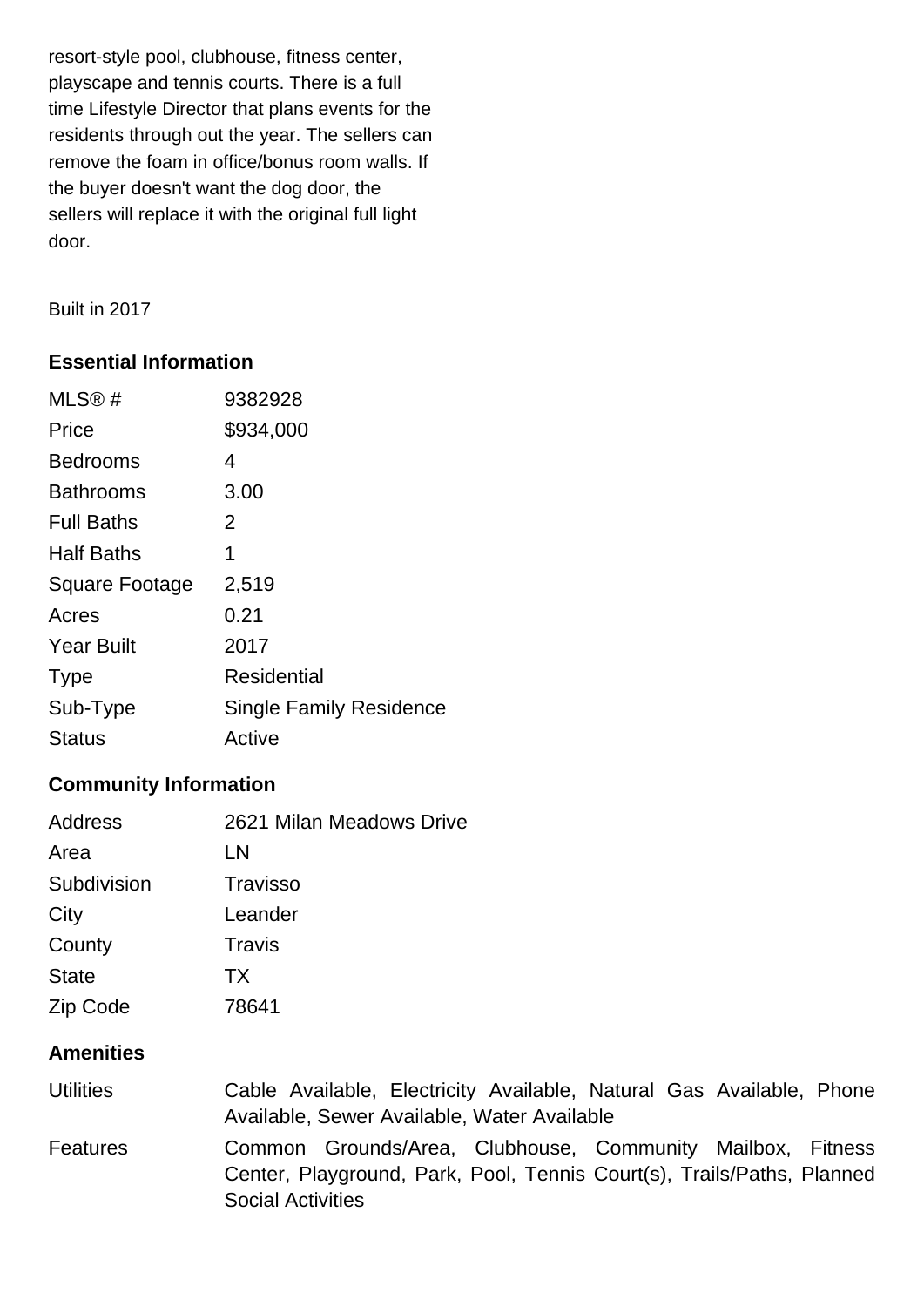| Attached, Driveway, Garage Faces Front, Garage, Garage Door Opener                                                                                            |
|---------------------------------------------------------------------------------------------------------------------------------------------------------------|
| $\overline{2}$                                                                                                                                                |
| Garage Door Opener                                                                                                                                            |
| Canyon, Park/Greenbelt, Hills, Panoramic, Trees/Woods                                                                                                         |
| <b>None</b>                                                                                                                                                   |
|                                                                                                                                                               |
| Carpet, Tile, Wood                                                                                                                                            |
| Dishwasher, Gas Cooktop, Disposal, Microwave, Oven, Range Hood,<br>Self Cleaning Oven, Stainless Steel Appliance(s), Tankless Water<br>Heater, Water Softener |
| Central                                                                                                                                                       |
| <b>None</b>                                                                                                                                                   |
| 1                                                                                                                                                             |
| One                                                                                                                                                           |
|                                                                                                                                                               |

## **Exterior**

| <b>Exterior Features</b> Exterior Steps, Rain Gutters |
|-------------------------------------------------------|
| Back Yard, Front Yard, Sprinklers Automatic           |
| Composition                                           |
| Stone Veneer, Stucco                                  |
| Slab                                                  |
|                                                       |

## **School Information**

| <b>District</b> | Leander ISD           |
|-----------------|-----------------------|
| Elementary      | <b>CC Mason</b>       |
| Middle          | <b>Running Brushy</b> |
| High            | Leander High          |

## **Additional Information**

| Date Listed    | June 8th, 2022 |
|----------------|----------------|
| Days on Market | 17             |

# **Listing Details**

Listing Office Spyglass Realty

Property Listed by: Spyglass RealtyThe information being provided is for consumers' personal, non-commercial use and may not be used for any purpose other than to identify prospective properties consumers may be interested in purchasing. Based on information from the Austin Board of REALTORS® (alternatively, from ACTRIS) from June 25th, 2022 at 11:16am CDT. Neither the Board nor ACTRIS guarantees or is in any way responsible for its accuracy. The Austin Board of REALTORS®, ACTRIS and their affiliates provide the MLS and all content therein "AS IS" and without any warranty, express or implied. Data maintained by the Board or ACTRIS may not reflect all real estate activity in the